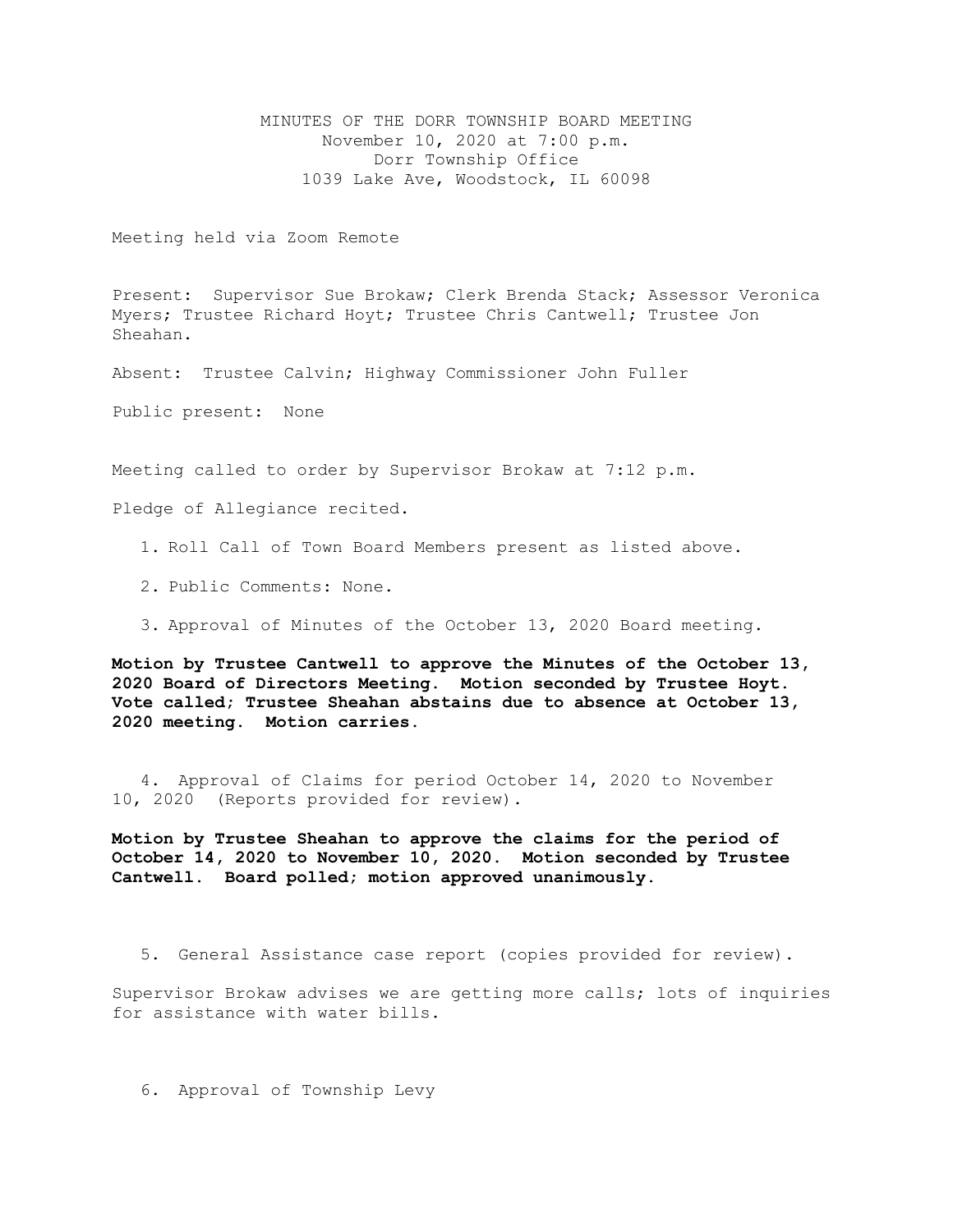Page 2 – 10/11/2020

Approval of Township Levy flat again. Short discussion.

**Motion by Trustee Sheahan to approve the Dorr Township Levy for the tax year 2020 to be collected in 2021, to remain the same (flat). Motion seconded by Supervisor Brokaw. Board polled; motion approved unanimously.**

7. Approval of Road District Levy

As discussed at last month's meeting, Supervisor Brokaw advises that the Road District Levy currently indicates increase of 2.9% according to the calculations from the County. Discussion; review of numbers. Trustee Sheahan asks about the coming assessment increase (4.9%) vs. Road District Levy increase (2.9%). Discussion continues. Trustee Sheahan advises he would like to try and hold the Road District Levy flat; Trustee Hoyt agrees it would be preferable to keep the Road District Levy the same (flat). Supervisor Brokaw advises the actual Road District Levy from last year was \$1,342,410.00. Trustee Sheahan proposes to keep the Road District Levy the same as last year (flat). Discussion continues.

**Motion by Trustee Sheahan that the Dorr Township Road District Levy for the tax year 2020, to be collected in 2021, remain flat, for a total \$1,342,410.00: \$350,000.00 General Road Fund and \$992,410.00 Permanent Hart Road Fund. Motion seconded by Trustee Cantwell. Board polled; motion approved unanimously.** 

8. Holiday Schedule for 2021

Supervisor Brokaw advises the Holiday Schedule remains the same as last year.

**Motion by Supervisor Brokaw to approve the Holiday Schedule for 2021. Motion seconded by Trustee Hoyt. Motion approved unanimously.**

9. Grant to Woodstock Christmas Clearing House

Supervisor Brokaw advises last year our donation was \$3,000.00. This year obviously fund-raising efforts have been difficult. Supervisor Brokaw states we have \$4,000.00 remaining in budget line item, and suggests we donate the full \$4,000.00 to Woodstock Christmas Clearing House.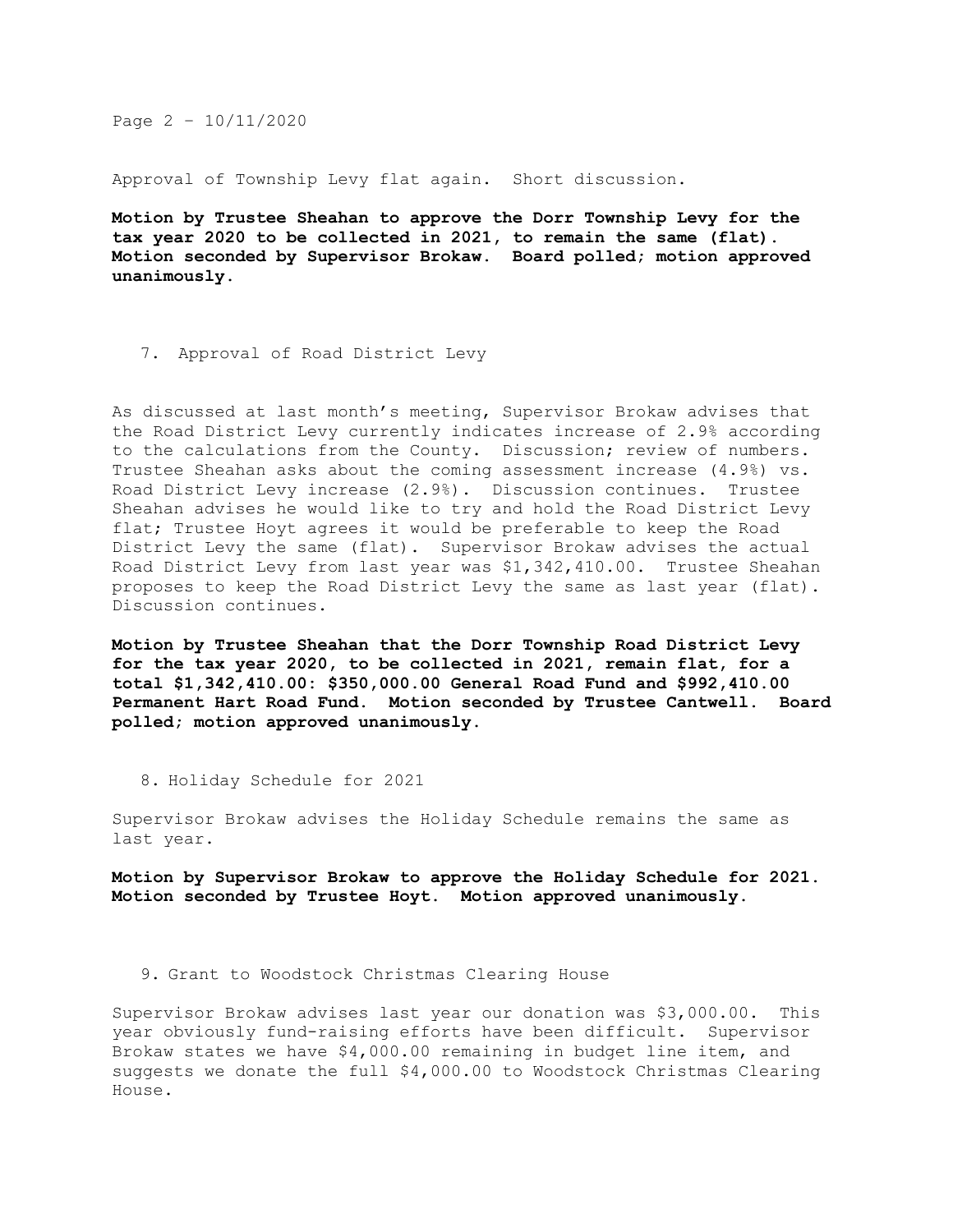## Page 3 – 11/10/2020

**Motion by Supervisor Brokaw to donate \$4,000.00 to Woodstock Rotary Christmas Clearing House. Motion seconded by Trustee Sheahan. Vote called; Board polled - Trustee Cantwell abstains as a member of Woodstock Rotary. Motion carries.** 

## 10. Legislative Updates - None

## 11. Reports:

**Supervisor:** Supervisor Brokaw advises she received notification that beginning October  $1^{st}$ , General Assistant Grant increase to \$319.00, or at least that level, as recommended by TOI (Township Officials of Illinois). Supervisor Brokaw advises that she will increase General Assistance Grant to \$320.00 (easier even number); does not need Board approval, but should be included in Minutes for informational purposes, beginning November 16, 2020. Still giving out lunches to seniors on Wednesday; tomorrow is a Holiday, next Wednesday will be included, and then Monday before Thanksgiving a nice turkey dinner will be available. Supervisor Sue Brokaw and Clerk Brenda Stack are signed up for the virtual TOI Conferenced next week.

Employee tested positive for Covid; office is currently shut down for the remainder of the week for safety measures; a few being tested, then we will make a decision for next week. Email end of week to advise.

**Assessor:** Assessor Myers advises today was first day of tax appeals at County, all residential, non-hearings being held, meaning without presence of owners; should last 2 or 3 more days; approximately 120 appeals this year. Working on commercial properties now, hope to have them done by the end of next week. Assessor Myers advises one of her employees – husband tested positive; she is quarantined until November  $20<sup>th</sup>$ . Another employer, her child sat next to another student who may have been exposed or tested positive, so she is quarantined until November  $20<sup>th</sup>$ . Everyone in office is at home. Residential Sales Entered October 14, 2020 – November 9, 2020 – lots of sales, prices going up.

**Highway Commissioner:** No report; Highway Commissioner Fuller absent.

**Clerk:** Clerk Stack advises that she has received no response from neither the Republic or Democratic Township officials regarding caucus, which was due today, meaning there will be no caucus. Clerk Stack expresses disappointment in their failure to even provide the courtesy of a response, as requested in the correspondence sent.